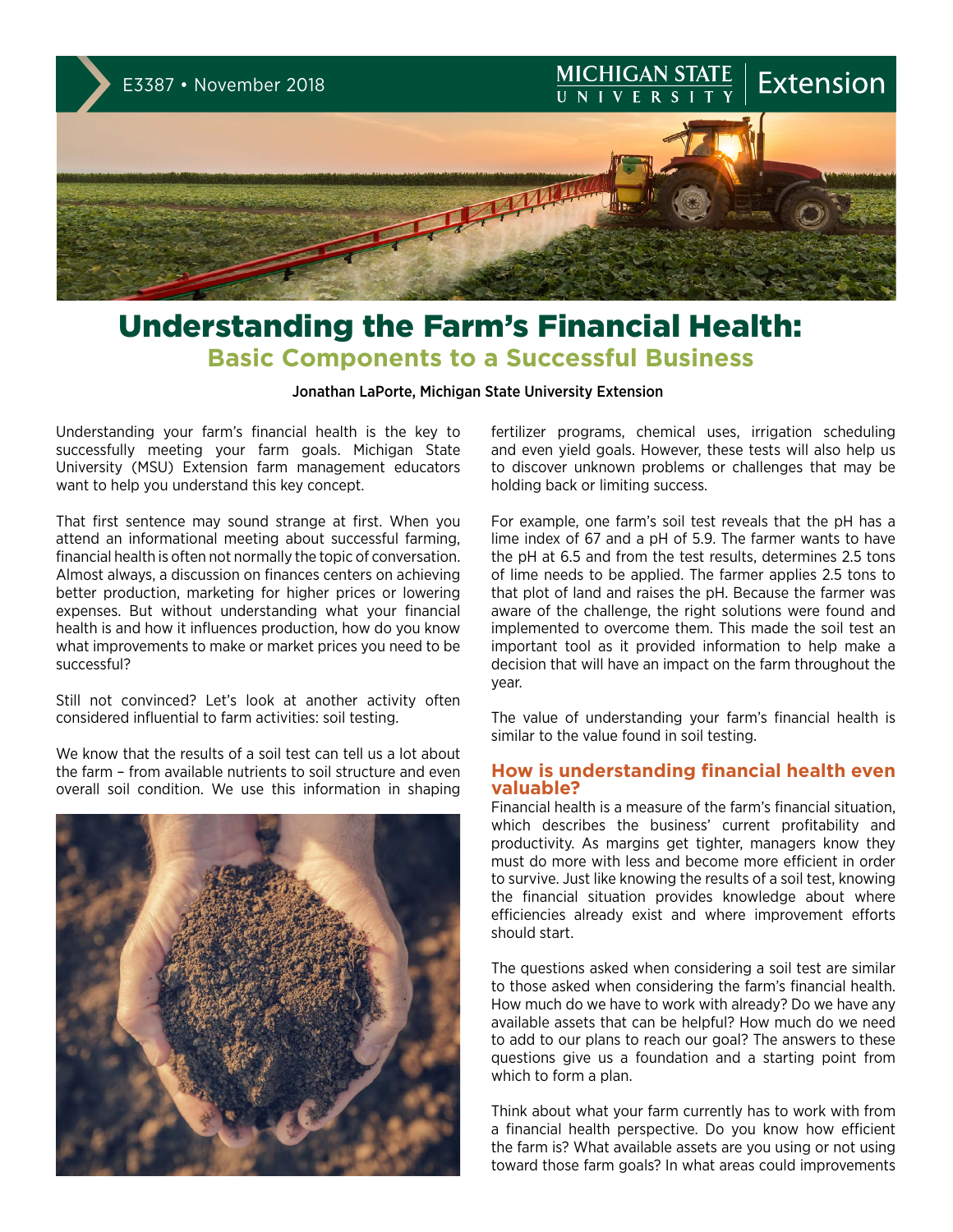be made? Keep these ideas in mind as we dive further into the value of understanding the farm's financial health.

#### **Digging deeper into your farm's financial health will increase understanding.**

As with a soil test, we have to collect our core samples from which we will analyze our farm's information. The core samples of a "financial soil test" are found in gathering or creating three important documents: a balance sheet, an income statement and a cash flow statement.

[The balance sheet](http://msue.anr.msu.edu/news/the_balance_sheet) is a snapshot in time of a business' assets, liabilities and net worth (owner equity). It tells us whether the farm's cash flow is enough to cover debts within the normal course of the year or if the farm were forced to liquidate, giving us a snapshot of what our financial situation is at the moment. It focuses on two main concepts: liquidity and solvency.

| Plant-Nutrient-Soil-Ph |     |     |                        |     |                   |     |     |     |     |     |     |      | Liquidity |
|------------------------|-----|-----|------------------------|-----|-------------------|-----|-----|-----|-----|-----|-----|------|-----------|
| pH<br>4.0              | 4.5 | 5.0 | 5.5                    | 6.0 | 6.5               | 7.0 | 7.5 | 8.0 | 8.5 | 9.0 | 9.5 | 10.0 | 4.0       |
|                        |     |     |                        |     | <b>NITROGEN</b>   |     |     |     |     |     |     |      |           |
|                        |     |     |                        |     |                   |     |     |     |     |     |     |      |           |
|                        |     |     |                        |     | <b>PHOSPHORUS</b> |     |     |     |     |     |     |      |           |
|                        |     |     |                        |     |                   |     |     |     |     |     |     |      |           |
|                        |     |     |                        |     | <b>POTASSIUM</b>  |     |     |     |     |     |     |      |           |
|                        |     |     |                        |     |                   |     |     |     |     |     |     |      |           |
|                        |     |     |                        |     | <b>SULFUR</b>     |     |     |     |     |     |     |      |           |
|                        |     |     |                        |     |                   |     |     |     |     |     |     |      |           |
|                        |     |     |                        |     | CALCIUM           |     |     |     |     |     |     |      |           |
|                        |     |     |                        |     |                   |     |     |     |     |     |     |      |           |
|                        |     |     |                        |     | MAGNESIUM         |     |     |     |     |     |     |      |           |
|                        |     |     |                        |     |                   |     |     |     |     |     |     |      |           |
|                        |     |     | <b>IRON</b>            |     |                   |     |     |     |     |     |     |      |           |
|                        |     |     |                        |     |                   |     |     |     |     |     |     |      |           |
|                        |     |     | MANGANESE              |     |                   |     |     |     |     |     |     |      |           |
|                        |     |     |                        |     |                   |     |     |     |     |     |     |      |           |
|                        |     |     | <b>BORON</b>           |     |                   |     |     |     |     |     |     |      |           |
|                        |     |     |                        |     |                   |     |     |     |     |     |     |      |           |
|                        |     |     | <b>COPPER AND ZINC</b> |     |                   |     |     |     |     |     |     |      |           |
|                        |     |     |                        |     |                   |     |     |     |     |     |     |      |           |
|                        |     |     | <b>MOLYBDENUM</b>      |     |                   |     |     |     |     |     |     |      |           |

What would solvency be on a soil test? The pH levels tell us what nutrients are free or unbound by the soil and available for the plant to use. How many of our assets are tied up by debt? Do we have more to borrow against? If we had to sell today, could we pay off all our debts?

The next important document is [the income statement.](http://msue.anr.msu.edu/news/use_an_income_statement_to_determine_profits) It measures profitability and shows how the business got to its current financial situation over a period of time.

**Profitability** is the difference between the value of goods produced and the cost of the materials used to make them. This could be used to cover family living or taxes, or to reinvest into the business, which increases your farm's net worth. It focuses on a number of different ratios, including [net farm income](http://msue.anr.msu.edu/news/financial_ratios_part_7_of_21_net_farm_income), [rate of return on assets,](http://msue.anr.msu.edu/news/financial_ratios_part_8_of_21_rate_of_return_on_assets) [rate of return on](http://msue.anr.msu.edu/news/financial_ratios_part_9_of_21_rate_of_return_on_equity)  [equity,](http://msue.anr.msu.edu/news/financial_ratios_part_9_of_21_rate_of_return_on_equity) [operating profit margin,](http://msue.anr.msu.edu/news/financial_ratios_part_10_of_21_operating_profit_margin) and [earnings before interest,](http://msue.anr.msu.edu/news/financial_ratios_part_11_of_21_the_ebitda_measurement_of_profitability)  [taxes, depreciation and amortization \(EBITDA\)](http://msue.anr.msu.edu/news/financial_ratios_part_11_of_21_the_ebitda_measurement_of_profitability). Each of these measure the farm's profit that is returned from investments in capital, land, labor and even management.

**Liquidity** is the ability of the business to meet financial debts as they come due. It measures this ability by looking at three ratios: [current ratio](http://msue.anr.msu.edu/news/financial_ratios_part_1_of_21_the_current_ratio), [working capital](http://msue.anr.msu.edu/news/financial_ratios_part_2_of_21_working_capital) and [working capital to](http://msue.anr.msu.edu/news/financial_ratios_part_3_of_21_working_capital_to_gross_revenues)  [gross revenues](http://msue.anr.msu.edu/news/financial_ratios_part_3_of_21_working_capital_to_gross_revenues). (These ratios can be found in detail under the [Farm Financial Ratio series](http://msue.anr.msu.edu/news/financial_ratios_part_1_of_21_the_current_ratio) by Adam Kantrovich on the MSU Extension website at [http://msue.anr.msu.edu/news/](http://msue.anr.msu.edu/news/financial_ratios_part_1_of_21_the_current_ratio) financial ratios part 1 of 21 the current ratio.)

In thinking about liquidity, let's go back to our soil test example. This would be similar to knowing if we had enough available nutrients to meet the plant's needs and reach our yield goal. Do we have enough? Do we need to add more? How should we begin planning to add them?

**Solvency** is the ability of your farm to pay all of its debts if it were sold tomorrow. This is important in evaluating the financial risk and borrowing ability of the business. The ratios it focuses on are [debt-to-asset,](http://msue.anr.msu.edu/news/financial_ratios_part_4_of_21_debt_to_asset_ratio) [equity-to-asset](http://msue.anr.msu.edu/news/financial_ratios_part_5_of_21_equity_to_asset_ratio) and [debt-to](http://msue.anr.msu.edu/news/financial_ratios_part_6_of_21_debt_to_equity_ratio)[equity](http://msue.anr.msu.edu/news/financial_ratios_part_6_of_21_debt_to_equity_ratio).



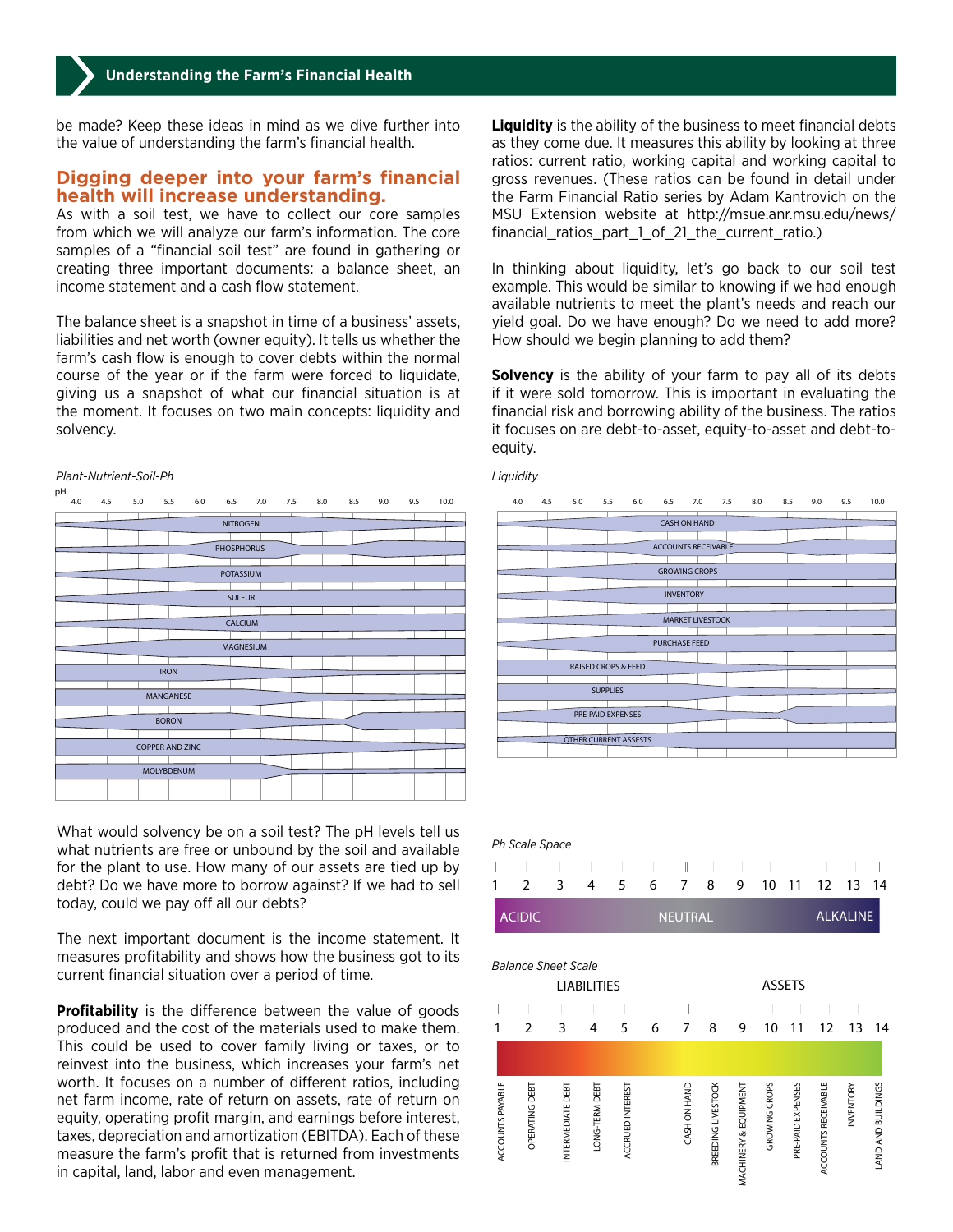How would we think about profitability with a soil test? Did we reach our goal with what we put toward it? What did we get back for our efforts in the growing season? After we've paid for everything, is there anything left over that could be used for investing in other things or even used next year?

#### **Getting your hands dirty with a soil test or farm financial test will yield valuable findings.**

The final core sample for our test is the cash flow statement. This is actually a combination of the balance sheet and income statement. It takes information from both and explains what the sources of income were and how they were used by the farm. It focuses on **repayment capacity**, or the ability to repay scheduled term debt and the farm's ability to take on additional term debt. It also shows the farm's ability to repay term debts on time.

Repayment capacity is not considered a measurement of the business' performance. Instead, it looks at what dollars remain after paying for operating, investing and financing activities. The remaining dollars can then be used for future years. To understand repayment capacity, we evaluate using the [capital debt repayment capacity,](http://msue.anr.msu.edu/news/financial_ratios_part_12_of_21_capital_debt_repayment_capacity) [capital debt repayment](http://msue.anr.msu.edu/news/financial_ratios_part_13_of_21_capital_debt_repayment_margin)  [margin](http://msue.anr.msu.edu/news/financial_ratios_part_13_of_21_capital_debt_repayment_margin), [replacement margin,](http://msue.anr.msu.edu/news/financial_ratios_part_14_of_21_replacement_margin) [term-debt coverage](http://msue.anr.msu.edu/news/financial_ratios_part_15_of_21_term_debt_coverage_ratio) and [replacement margin coverage](http://msue.anr.msu.edu/news/financial_ratios_part_16_of_21_replacement_margin_coverage_ratio) ratios.

This is the point where everything we've been studying in our "financial soil test" starts to come together. We know what resources are available to be used. We also know how we've invested those resources over time. Most importantly, we now know what we have left over for next year. With this information, we can start to answer some important questions about the farm business.

What is the farm's operating capacity or size compared to its desired goals? Is it operating at, above or below its ability to successfully reach them? What is the farm's ability to meet goals and repay term debt? What changes should be considered?

These financial documents are critical pieces to understanding your farm's financial health. Individually, they tell you about specific strengths and weaknesses that may be holding back your farm's success. They can even reveal opportunities for business growth. Most importantly, you can begin to understand your farm's financial efficiency.

#### **The farm is making money, why should I worry about efficiency?**

**Financial efficiency** shows the effectiveness of your management decisions. The decisions you've made in the past often have an impact on the potential for future successes. Especially if the same decisions are made over and over again. To find out how efficient your farm is, begin by evaluating the farm's [asset-turnover rate](http://msue.anr.msu.edu/news/financial_ratios_part_17_of_21_asset_turn_over_rate). This focuses on how well the farm uses its assets to generate income.



Then assess where gross farm income is being spent by looking at the [operating expense ratio](http://msue.anr.msu.edu/news/financial_ratios_part_18_of_21_operating_expense_ratio), [depreciation expense](http://msue.anr.msu.edu/news/financial_ratios_part_19_of_21_depreciation_expense_ratio)  [ratio,](http://msue.anr.msu.edu/news/financial_ratios_part_19_of_21_depreciation_expense_ratio) [interest expense ratio](http://msue.anr.msu.edu/news/financial_ratios_part_20_of_21_interest_expense_ratio) and [net farm income ratio](http://msue.anr.msu.edu/news/financial_ratios_part_21_of_21_net_income_ratio). With all four adding up to 100%, these help the farm manager to know how effectively income is being used across the farm. Think about what it takes to generate just one dollar of revenue. These ratios tell us how many pennies of that dollar went toward operating expenses, depreciation expenses (maintaining net worth) and interest expenses (debt), or ended up as profit to the farm.

Next, compare this to our soil test example once more. When we start to think about how effectively our past practices have been, have we utilized our resources the best way possible to reach our goals? Are we getting the most out of what we're putting into the operation? Are there any limiting factors that we still need to address? What changes can we make now or work toward that would allow us to better improve our profitability and farm growth?

Think about these concepts on your own farm. How does your farm's repayment capacity affect the liquidity or ability to pay bills? How does it affect the solvency or available assets you have to use to reach farm goals? How does the farm's profitability play into the repayment of debt? Most importantly, how are your management decisions influencing the answers to all of these other questions?

### **Using the analysis of farm financial health makes it valuable and puts you in control.**

Just as when we take a soil sample, we need to think similarly when we test our farm's financial health and review those critical financial documents. Reviewing them does not have to happen every day, but awareness of what's in them should be ongoing throughout the year. Routinely take time to look at your records and get an idea of what is going on in the checkbook. Set aside time at least once a year for a more in-depth review, preferably prior to meeting with your lender or tax preparer.